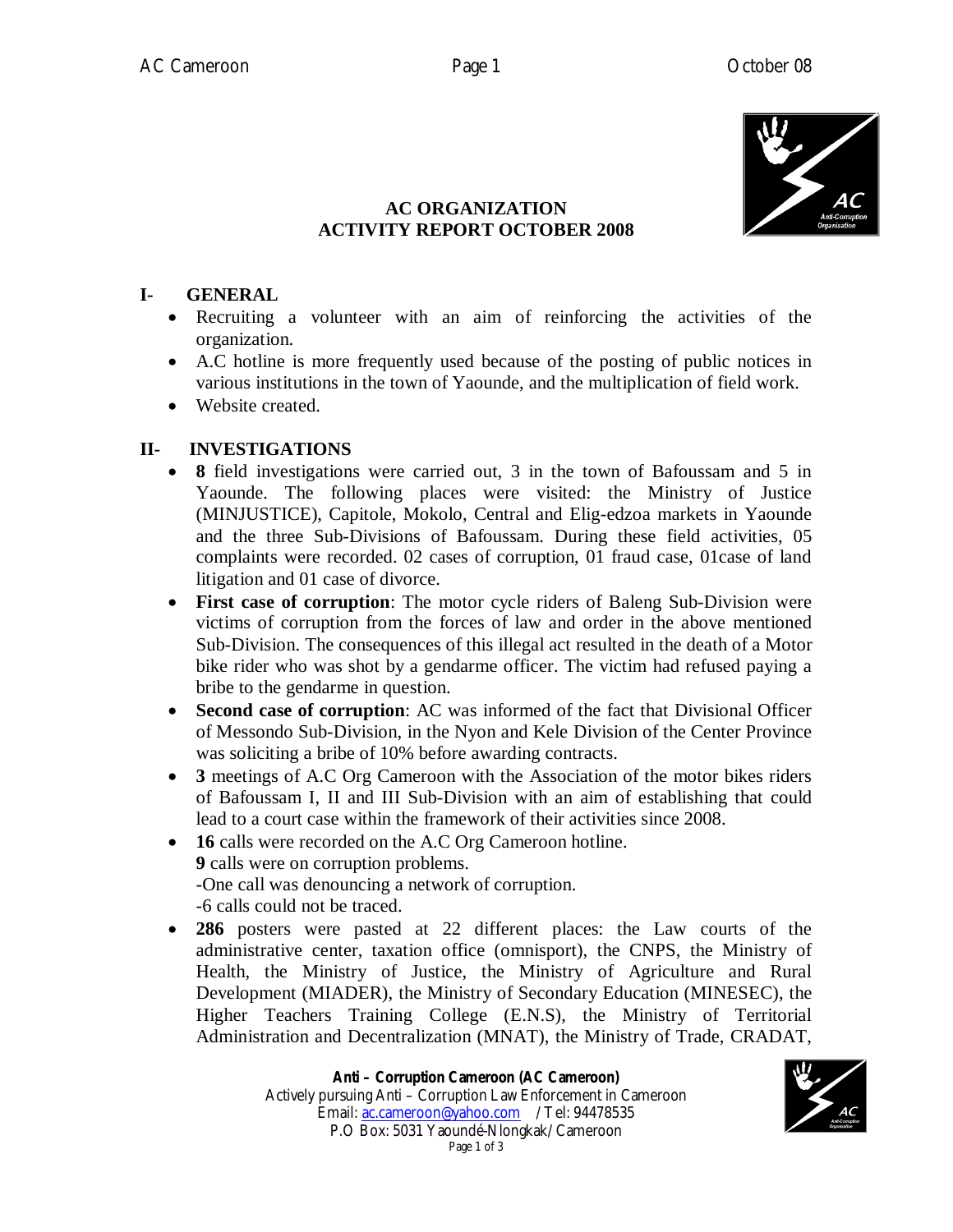Mvog-Mbi, Mvan markets, and the markets enumerated above as well as Bafoussam I, II and sub-divisions.

Observations noted during investigations:

 -At the Law courts of Yaounde Administrative Center several posters were removed.

 -Traders complained more about fraudulent tax agents and price controllers who usually arrive neither with badges nor mission orders.

 -Sometimes the traders show ignorance of their obligations and duties towards the fiscal and communal authorities, and so maintain a corrupt relationship with the agents of these administrations.

# **III LEGAL**

- A.C met with barristers Keutcha Theophilus bailiff in Bafoussam; and Keutcha a collaborator of barrister Ngongang bailiff in Yaounde with the aim of witnessing a case fact of corruption in their respective towns.
- First bailiff constatation by barrister Keutcha, collaborator of barrister Ngongang bailiff in Yaounde with an aim of noting a fact of corruption. ( Case of Elig-edzoa market).

## **IV MEDIA**

• Website:

## **V HUMAN RESOURCES**

 Recruitment of a volunteer with an aim of reinforcing the activities of the organization.

#### **VI RELATIONG WITH INSTITUTIONS**

- AC Cameroon met the advisers of CONAC Communication Bureau (JAMA Counseil) concerning AC-CONAC relationship and with the media.
- AC Cameroon met with the National Commission on Human Rights and Freedoms (NCHRF) to identify and engage victims of corruption, make guidelines for anti corruption measures for NGOs and corruption within development projects.

## **VII RELATING WITH NGOs**

• AC Cameroon met with head of CHOC program issues discussed: project on anti corruption law, initiating court cases, applying the existing anti corruption legislation, fighting corruption within the NGO sectors and recruitment.